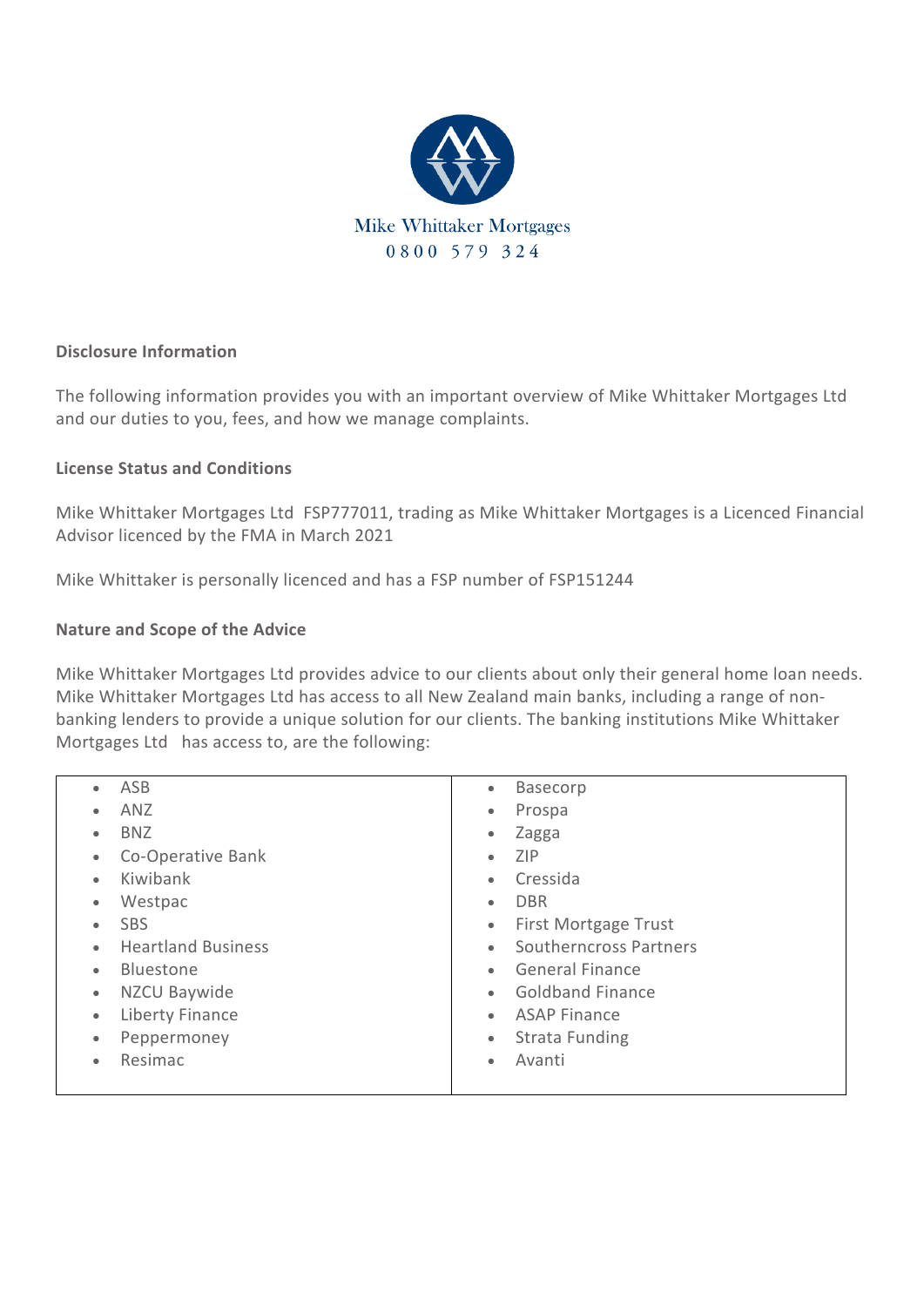#### **Fees**

Any proposed service fee will be discussed with you as soon as it becomes clear that it will be required and will only be charged following your formal acceptance of that fee.

Mike Whittaker Mortgages may have to charge you a service fee for services rendered, including where:

• An upfront commission is not offered by the Provider your loan will be sourced through;

• The services we provide you are advisory in nature or involve a significant amount of work that will not result in a commissionable transaction; or

• Your loan is expected to be repaid within a short timeframe and thus incur a full commission clawback;

Clawback Recovery Fee - If a loan is repaid within 24 months of settlement (the 'Clawback Period'), Mike Whittaker Mortgages may have some or all of the original upfront commission 'clawed back' by the Provider. To ensure that Mike Whittaker Mortgages fairly compensated for the services originally provided to you, we may seek to recover some or all of this cost from you via a clawback recovery fee. If you are charged a clawback recovery fee, it will be charged at the lower of the actual commission clawback amount or 0.35% of the balance repaid. For example: \$500,000 of lending repaid within the clawback period would result in Mike Whittaker Mortgages charging you a clawback recovery fee of up to **\$1,750.** 

# **Examples of when we may charge you a clawback recovery fee include**:

• The property is refinanced within the clawback period and Mike Whittaker Mortgages was not given the opportunity to arrange the refinance;

• The property is sold and/or the loan repaid within the clawback period. We will not charge you a clawback recovery fee if we were given the opportunity to secure new lending or refinancing for you but were unable to at least match a finance approval that you obtained elsewhere, or if we charged you an upfront Service Fee for arranging the original loan.

# **Conflicts of Interest and Incentives**

Mike Whittaker Mortgages Ltd has strong working relationships with New Zealand based lenders. These relationships allow us to provide competitive pricing and help us meet our expected service expectations to a high standard.

Mike Whittaker Mortgages Ltd are paid in the form of commission from lenders through which we place business. The amount of the commission we receive depends on the loan amount of any loan, and lender. Typically we receive an upfront initial commission of between 0.45% to 0.85% of the total loan amount.

Mike Whittaker Mortgages Ltd may also receive annual ongoing commission of between 0.125% and 0.2% for every year your outstanding loan balance that remains with the bank. We will provide more specific details of these commissions once we have talked to you and understand your needs/at the time our advice is given.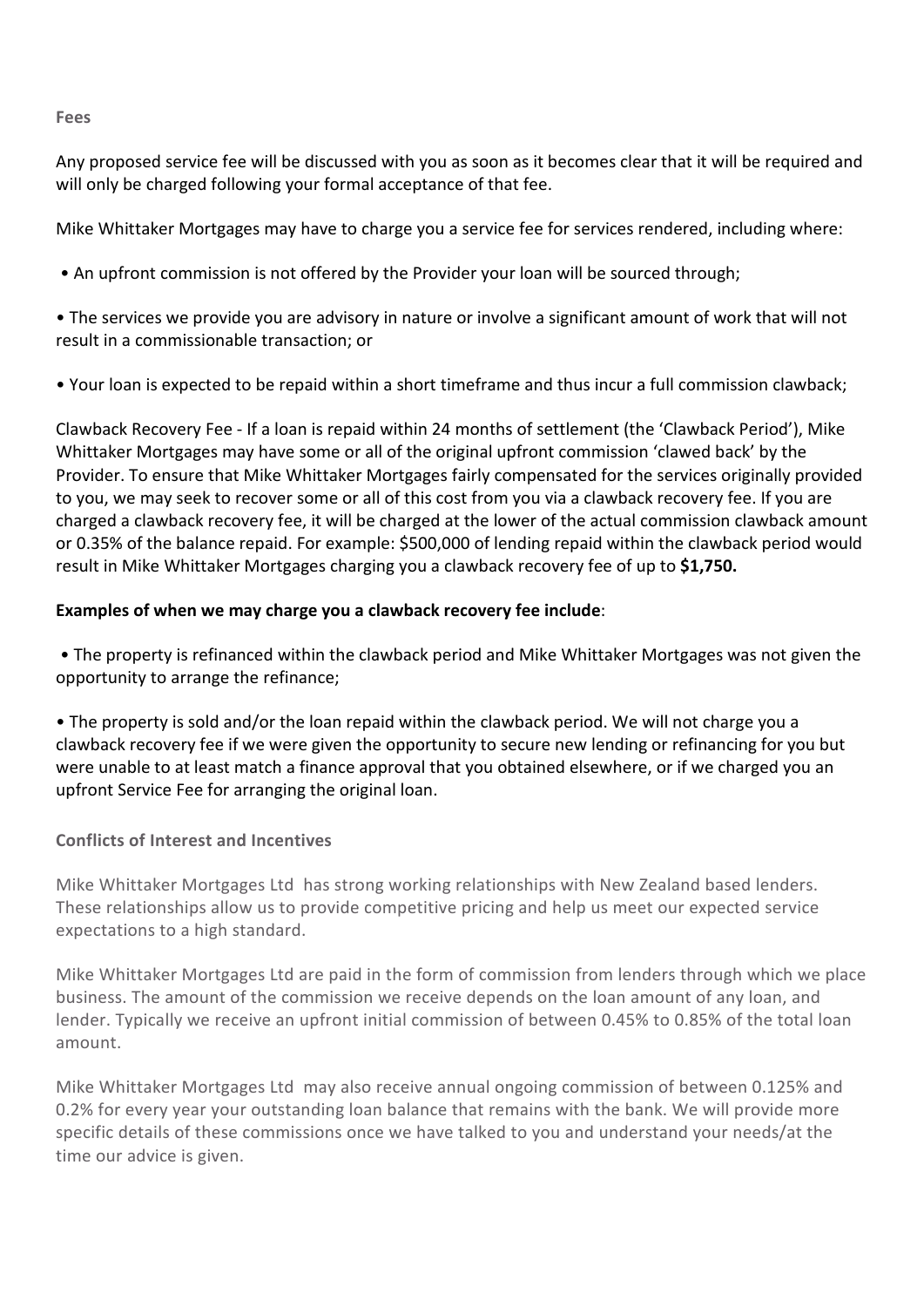Mike Whittaker Mortgages Ltd believe in their recommendations provided to all clients and have an ongoing responsibility to ensure these client's needs and lending requirements are managed to a high standard, and on an on-going basis. This means Mike Whittaker Mortgages Ltd will receive an ongoing commission payment from the lender for this service.

Mike Whittaker Mortgages Ltd have clear 'conflict of interest' policies and procedures. Mike Whittaker follows an advice process that ensures our recommendations are made on the basis of each client's goals and circumstances. Mike Whittaker undergoes regular training about how to manage conflicts of interests. We undertake a compliance audit, and review of our compliance program annually, completed by an external compliance adviser.

# **Our Duties**

Mike Whittaker Mortgages Ltd believes in helping our clients plan and organize their property/investment life cycle through understanding your position, situation and delivering bespoke advice to achieve these goals.

We are bound by duties outlined under the Financial Markets Conduct Act 2013, and must:

- Meet standards of competence, knowledge and skill set by the Code of Professional Conduct for Financial Advice Services (code of conduct).
- Take steps to ensure that you understand the nature and scope of the advice we give you and advise of any limitations to this advice.
- Give priority to your interests, by taking all reasonable steps to ensure our advice does not pertain to any conflict of interest; influencing our own interests.
- Exercise care, diligence and skill.
- Treat our clients fairly and act with integrity.
- Make certain disclosure information available to you, at a certain time. We must not provide false or misleading information.

# **Complaints and Disputes?**

If you are not fully satisfied with the service provided by a Mike Whittaker Mortgages Ltd adviser, please contact Mike Whittaker directly.

We will acknowledge your complaint in writing within 8 business hours, and endeavour to resolve your complaint in a timely manner. You can find more about our complaints process online and as below

What should you do if something goes wrong?

If you have a problem, concern, or complaint about any part of my service, please tell me so I can try to fix the problem.

You need to talk with me first and then as below

You may contact our internal disputes service as below